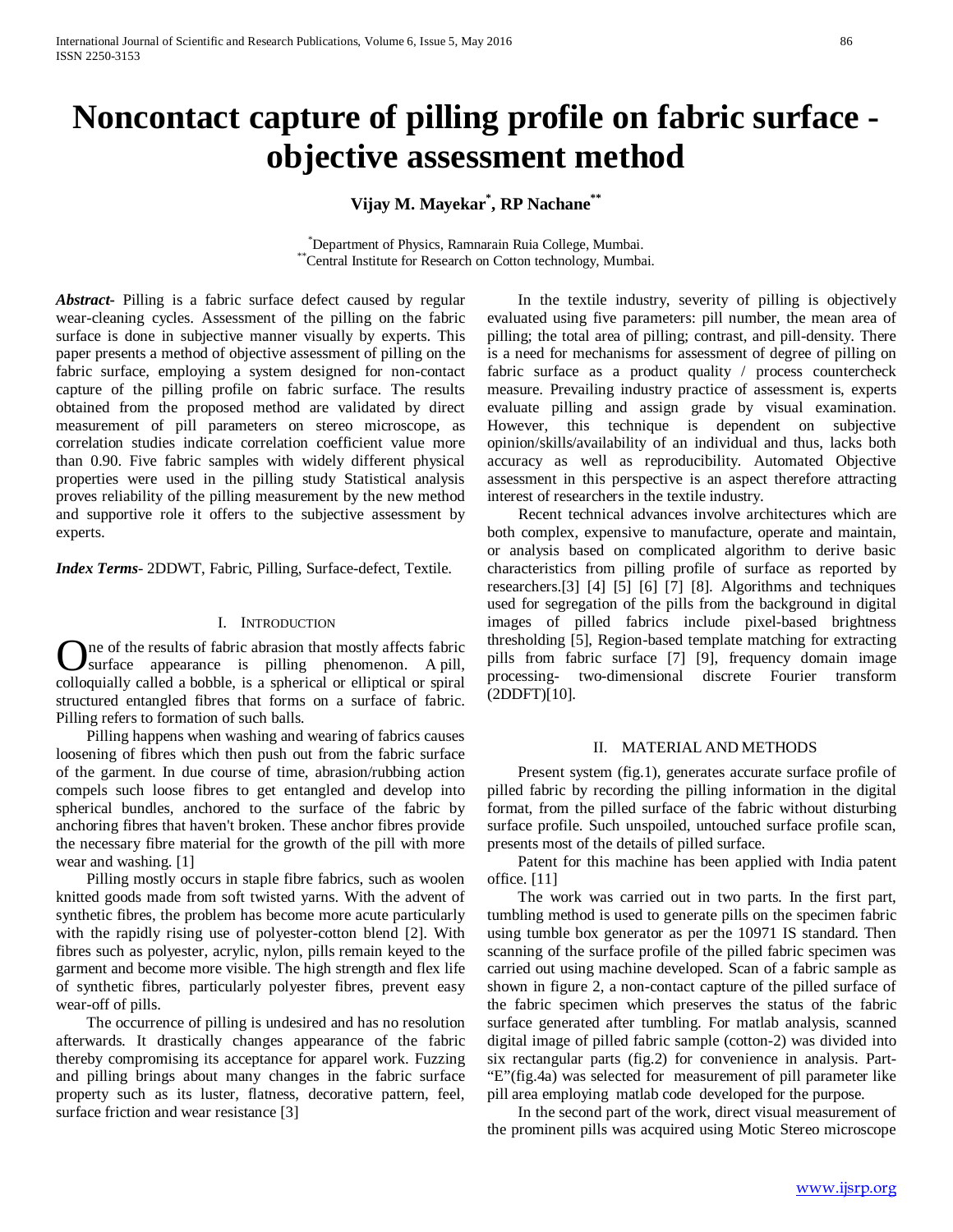(fig.3), to validate the measurement of the pilling features undertaken in the first part. The pills were prominently visible, which helped in identifying and labeling them individually.

After measurements, correlation analysis was carried out between two sets of measurements. Correlation coefficient was determined using Karl Pearson method [12].



**Figure-1: System block diagram**



**Fig-2:Scan Image of fabric Sample-( cotton-2 )**



**Fig.3: Single pill on fabric surface.**

# **Computational Analysis**

## **I) Wavelet Analysis**

 A pilled fabric image consists of multi-scale brightness variation information such as high frequency noise, fibre structure, base texture (woven and knitted fabrics), fuzz and pills, fabric surface unevenness and background illumination variance. This information exists in the image frequency domain at different frequency bands. With the appropriate wavelet and decomposition scale, it is possible to separate the fabric texture, fuzz, pills and background intensity variation into independent sub-images. Wavelet transform analysis is based on wavelets or small waves of limited duration and different frequency. Appropriate wavelet can decompose image into sub images. Each such sub image refers to specific frequency band and supplies information about the fabric surface as present at that frequency band.

 The content of a pilled image at different scales can be separated into different reconstructed detail and approximation images. It helps in identifying /detecting localised features in an image by employing frequency domain analysis technique 2DDWT (2-dimensional discrete wavelet transform). The pilling information was identified by inspecting the reconstructed detail images. Pilled fabric gray image (sample-cotton-1) was decomposed by haar-7 wavelet using Matlab wavelet toolbox utility [13].

 Scale 5 and 6 together brings out pills prominently as shown in figure 4(k).

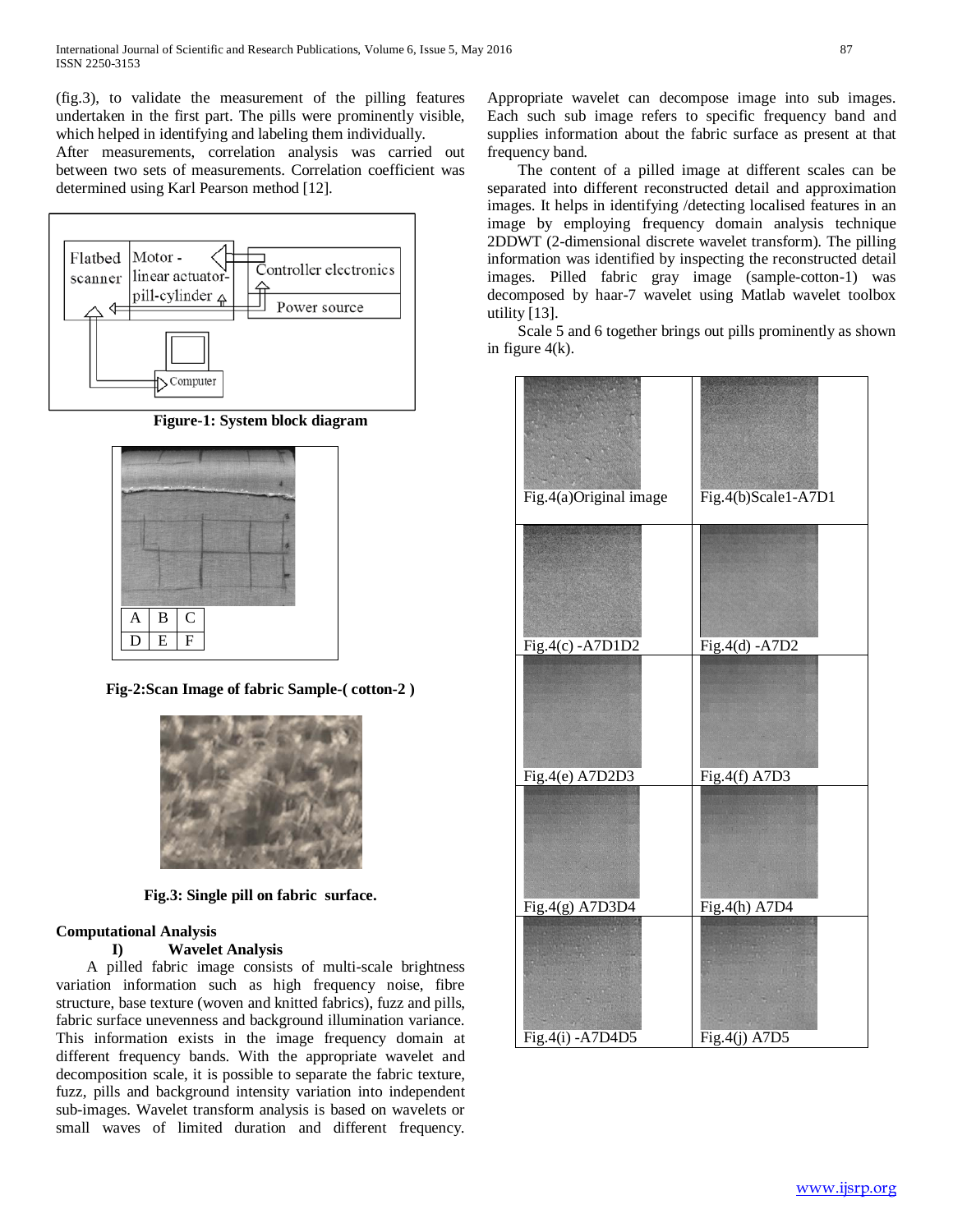

Wavelet processed reconstructed digital image of part "E" of pilled fabric sample is showed in figure 5b.



**Fig.5b- Haar Wavelet processed image**



**Fig.5c-binary image**

## **II) MATLAB Analysis**

Wavelet transform processed image is processed by Matlab code<sup>[17]</sup> to segregate pills from the underlying fabric structure and display them prominently in binary image (fig.5c).This final binary image could be visually compared to original image to establish positively that entire pill profile has been detected by matlab code processing. This processing also generates pill-area readings with identification number for pills and stores the same in excel file, which are then correlated with the measurement of pill area of same sample obtained from Motic stereo microscope. Correlation graph (fig. 6) and correlation values of five fabric samples are given in table-1.

 Pill-profile implies the number, position, area, shape of prominent pills in the final processed image, which are the actual identifiable qualitative and quantitative primary pilling parameters from the final image. Other quantifiable group of parameters includes, the total area of pilling, pilled area percentage, the mean area of pilling, and densities of pills represent secondary parameters derived from image. Together they give complete information about the pilling propensity.



**Fig.6- Correlation graph of the sample**

| Pilled fabric Sample     | <b>Correlation Coefficient</b> |
|--------------------------|--------------------------------|
| Cotton-1                 | 0.9660                         |
| Cotton-2                 | 0.9812                         |
| Polyester-Viscose        | 0.9706                         |
| Knitted Cotton (Hosiery) | 0.9314                         |
| Knitted wool             | 0.9829                         |

.

**Table 1- Correlation coefficient values for five fabric samples.**

 For the analysis purpose, three decisive parameters are used in the matlab morphological processing, involved at different stages of processing of image of pilled fabric sample, deriving complete pilling profile of the fabric specimen. These parameters, namely, (1) Number of tiles used for histogram processing-'N', (2) threshold value used for binarization of the image-'t' and (3) size of structural element 'E' for noise filtering, are explained below.

 Imaging factors such as uneven illumination can transform perfectly segmentable histogram of the digital image into a histogram that cannot be partitioned effectively by a single global threshold. This problem could be handled by technique of adaptive histogram equalization 'adapthisteq' wherein original image is divided into subimages and the contrast transform function for each of these regions is calculated individually to enhance each tile's contrast. Number of tiles specifies the number of rectangular contextual regions (tiles) into which 'adapthisteq' divide the image. The optimal number of tiles (subimages) depends on the type of the input image, and it is best determined through experimentation. While 'histeq 'works on the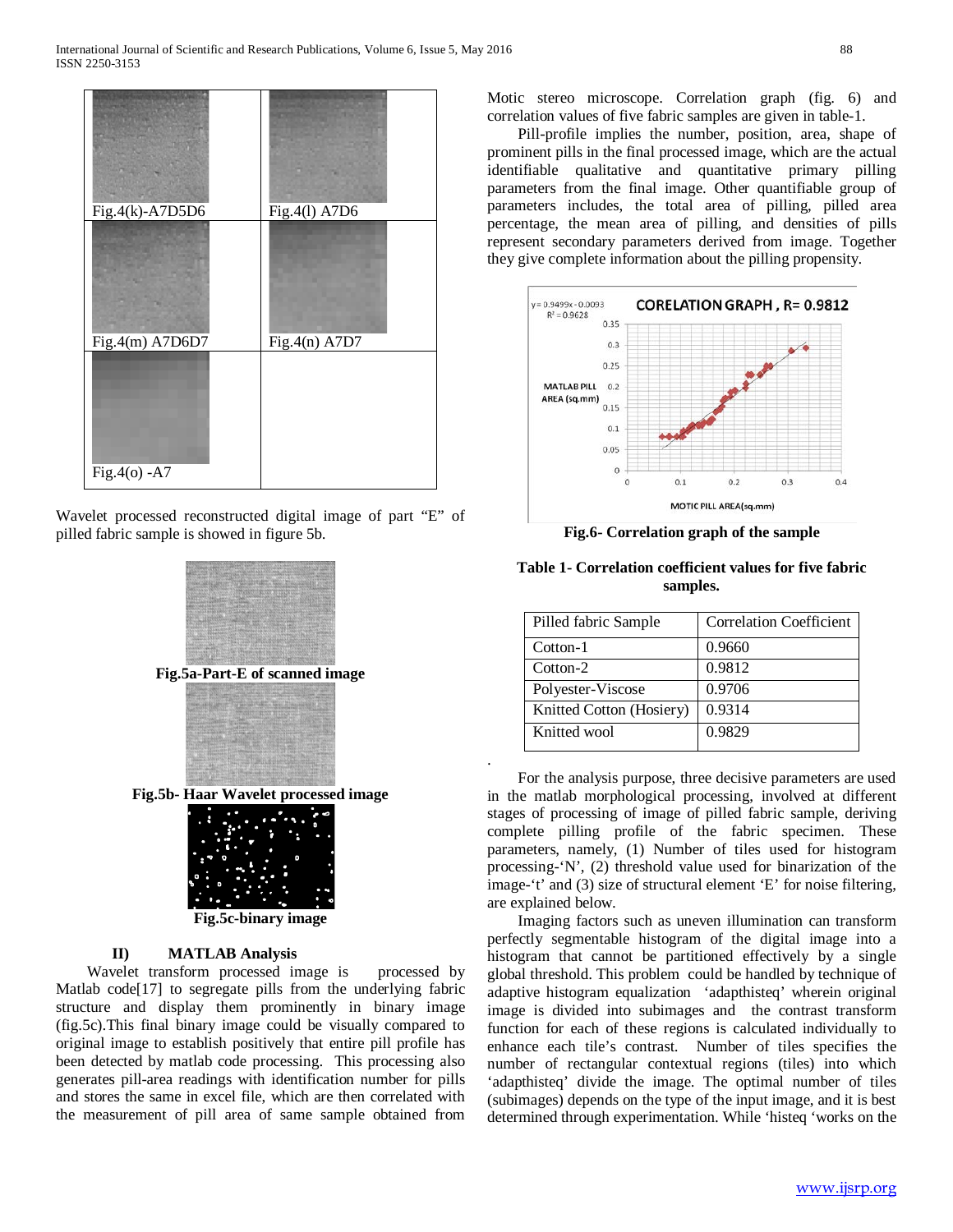entire image, adapthisteq operates on small regions in the image, called tiles.

 Thresholding used for converting grayscale image to a binary image, replaces all pixels in the input image with luminance greater than specified threshold level with the value 1 (white) and replaces all other pixels with the value 0 (black)[15]. It clearly marks pills as white regions contrasted with black background as showed in figure 5c.

 Minimum size of structural element is prescribed and is used to discard very small white regions in the binary image as noise.

In the initial stage, optimum values of the parameters are decided on the basis of trial and error method by visual comparison, giving correlation coefficient values close to 1 between two sets of pill-area, first set obtained from matlab processing of scanned image and second set obtained from visual measurement on stereo microscope. For small variation in values of these parameters near optimum values, correlations are measured, for the statistical analysis.

#### **III) Factorial Analysis**

 Factorial design of experiment is employed to explore interaction between three parameters (factors) used for in matlab code. For the purpose, MINITAB software [14] helped in generating this analysis. For this analysis fabric sample (cotton-1) measurements are used. Factorial design has several important features. It has great flexibility for exploring the effect of "signal" (treatment) or factors which decide the value of the outcome variable of the studies. It effectively combines independent studies into one study, thereby saving time and resources needed for conducting a series of independent studies and examine interaction effects between factors.

 In factorial designs, a **factor** is a major independent variable and a **level** is a subdivision of a factor. In this analysis, there are three factors, each with two levels, a 3 x 2 factorial design. Correlation coefficient values in the last column of table 1 give the response/outcome because of combination of values of these factors.

Factor-1- Window size (number) =  $N= 64$  and 100 Factor-2-Threshold (number) =  $t = 0.853$ , and 0.890 Factor3--Noise-Element (pixel) =  $E = 4$  and 9

**Table-2-Factor N, t, E -level table with response (correlation coefficient) values**

| N   |       | E | Correlation |
|-----|-------|---|-------------|
|     |       |   | coefficient |
| 64  | 0.853 | 9 | 0.98234     |
| 64  | 0.853 | 4 | 0.99031     |
| 64  | 0.890 | 4 | 0.98818     |
| 100 | 0.890 | 9 | 0.96783     |
| 100 | 0.853 | 4 | 0.99100     |
| 100 | 0.853 | 9 | 0.98782     |
| 64  | 0.890 | 9 | 0.99287     |
| 100 | 0.890 |   | 0.98110     |

 A contour plot is a graph that can be used to explore the potential relationship between three variables. Contour plots

display the 3-dimensional relationship in two dimensions, with xand y-factors (predictors) plotted on the x- and y-scales and response values represented by contours. A contour plot is like a topographical map in which x-, y-, and z-values are plotted instead of longitude, latitude, and elevation.

 Contour plot brings out Interaction between parameters more strongly, because of the strength in defining the range of optimum values of three parameters so as to obtain higher values of correlation coefficients. Since these ranges are obtained by statistical analysis, there is more reliability, objectivity in the process than decision based on visual observation and comparison between binary image output from matlab analysis and original image.

As given in figure 7, contour plot is drawn for table2.

 $1<sup>st</sup>$  sub-plot- from left bottom corner- for N=64, from t=0.864 move upward for higher t, shows maximum value of correlation coefficient. And for  $t = 0.853$ , from N=78 move right shows again maximum value of Corr. Coef. (> 0.99). This suggests the range of parameter combination which can be selected so as to achieve better correlation between actual and experimental estimation of pilling profile. It helps in identifying optimal values of parameters.  $2<sup>nd</sup>$  subplot of E<sup>\*</sup>N shows that to retain higher value of Corr. Coef. Value, for increase in value of E from 4 to 9 there is corresponding decrease in value of  $N = 82$ to 64.

 $3<sup>rd</sup>$  subplot shows decrease in Corr. Coef. Value as moved away from combination of  $t = 0.853$  and  $E = 4$ , either upward(increase in E) or rightward (increase in t )direction.



**Fig.7- Contour plot**

#### III. CONCLUSION

 On the basis of correlation results, the measurements of parameter like pill-area acquired on this machine, associated with pilling profile have been strongly correlated- validated by the readings taken on the stereo microscope.

 Factorial analysis has shown that over wide ranges of parameters used for generation of binary image of pills, correlation coefficient values remain very high (greater than or equal to 0.9). This means small variation in parameter values within the range will not affect the results.

 Strong positive correlations between two sets of measurements indicate that objective assessment using the newly fabricated device can be used as a quicker method for objective evaluation of pilling of fabrics.